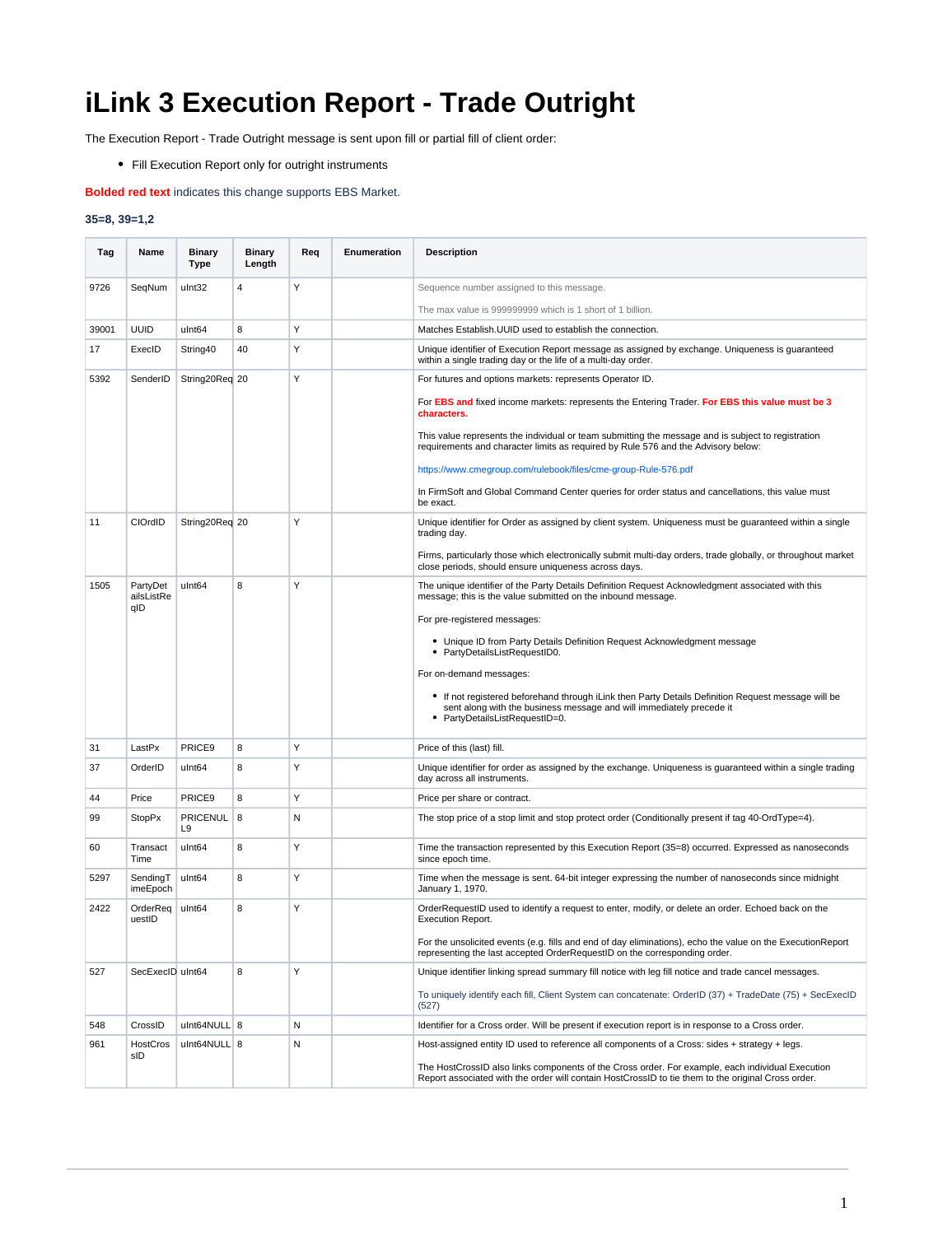| 9537  | Location               | String5Req 5                 |                | Υ |                                                                                                                                                                         | ISO identifier of the physical location of the individual or team head trader identified by the tag 5392<br>(SenderID) in the message.                                                                                       |
|-------|------------------------|------------------------------|----------------|---|-------------------------------------------------------------------------------------------------------------------------------------------------------------------------|------------------------------------------------------------------------------------------------------------------------------------------------------------------------------------------------------------------------------|
|       |                        |                              |                |   |                                                                                                                                                                         | The first two bytes as per ISO 3166-1, identify the country (e.g., $JP = Japan$ , $CN = China$ ).                                                                                                                            |
|       |                        |                              |                |   |                                                                                                                                                                         | The next three bytes indicate a comma-delimited state or province code (e.g., $CA = California$ , $QC =$<br>Quebec).                                                                                                         |
|       |                        |                              |                |   |                                                                                                                                                                         | For valid values, refer to ftp.cmegroup.com/fix/coo.                                                                                                                                                                         |
|       |                        |                              |                |   |                                                                                                                                                                         | Market Regulation requires only the submission of the two first characters of tag 9537-Location for<br>all countries with the exception of Canada. For Canada, the 5 bytes including the province code<br>must be submitted. |
|       |                        |                              |                |   |                                                                                                                                                                         | Note: this field is optional for EBS Market and eFIX Matching Service instruments.                                                                                                                                           |
| 48    | SecurityID Int32       |                              | 4              | Υ |                                                                                                                                                                         | Security ID as defined in the market data Security Definition message.                                                                                                                                                       |
| 38    | OrderQty               | ulnt32                       | 4              | Υ |                                                                                                                                                                         | Number of shares or contracts ordered.                                                                                                                                                                                       |
| 32    | LastQty                | ulnt32                       | 4              | Υ |                                                                                                                                                                         | Quantity bought/sold on this (last) fill.                                                                                                                                                                                    |
| 14    | CumQty                 | ulnt32                       | 4              | Υ |                                                                                                                                                                         | Total quantity filled.                                                                                                                                                                                                       |
| 37711 | MDTrade<br>EntryID     | ulnt32                       | 4              | Υ |                                                                                                                                                                         | Market Data Trade Entry ID. This identifier is assigned to all trades that take place for an instrument at a<br>particular price level.                                                                                      |
| 1506  | SideTrad<br>eID        | ulnt32                       | 4              | Υ |                                                                                                                                                                         | The unique ID assigned to the trade once it is received or matched by the exchange.                                                                                                                                          |
| 820   | TradeLin<br><b>kID</b> | ulnt32NULL 4                 |                | N |                                                                                                                                                                         | Contains the workup ID; unique per instrument per day.                                                                                                                                                                       |
| 151   | LeavesQty uInt32       |                              | 4              | Υ |                                                                                                                                                                         | Quantity open for further execution.                                                                                                                                                                                         |
|       |                        |                              |                |   |                                                                                                                                                                         | Only present for outrights and spreads, not spread legs.                                                                                                                                                                     |
| 75    |                        | TradeDate LocalMktD          | $\overline{2}$ | Υ |                                                                                                                                                                         | Indicates date of trading day (expressed in local time at place of trade).                                                                                                                                                   |
|       |                        | ate                          |                |   |                                                                                                                                                                         | Sent in number of days since Unix epoch.                                                                                                                                                                                     |
| 432   |                        | ExpireDate LocalMktD         | $\overline{2}$ | Y |                                                                                                                                                                         | Date of order expiration (last day the order can trade), always expressed in terms of the local market date.                                                                                                                 |
|       |                        | ate                          |                |   |                                                                                                                                                                         | Sent in number of days since Unix epoch.                                                                                                                                                                                     |
| 39    |                        | OrdStatus   OrdStatus<br>Trd | $\mathbf{1}$   | Υ | • OrdStatus<br>$=1$<br>(Partially<br>Filled)<br>OrdStatus<br>٠<br>$=2$ (Filled)                                                                                         | Identifies status of order as partially filled or completely filled.                                                                                                                                                         |
| 150   | ExecType               | ExecTypTr<br>ade             | $\mathbf 0$    | Υ | ExecType=F<br>(Trade)                                                                                                                                                   | Describes the specific Execution Report (e.g. Cancel) while tag 39-OrdStatus will always identify the<br>current order status (e.g. Partially Filled).<br>Constant value.                                                    |
| 40    | OrdType                | OrderType                    | $\mathbf{1}$   | Υ | • OrdType=1<br>(Market<br>order with<br>protection)<br>• OrdType=2<br>(Limit<br>order)<br>• OrdType=4<br>(Stop limit<br>order)<br>OrdType=<br>K (Market<br>limit order) | Order type.                                                                                                                                                                                                                  |
| 54    | Side                   | SideReq                      | $\mathbf{1}$   | Y | $\bullet$ Side=1<br>(Buy)<br>Side=2<br>(Sell)                                                                                                                           | Side of order.                                                                                                                                                                                                               |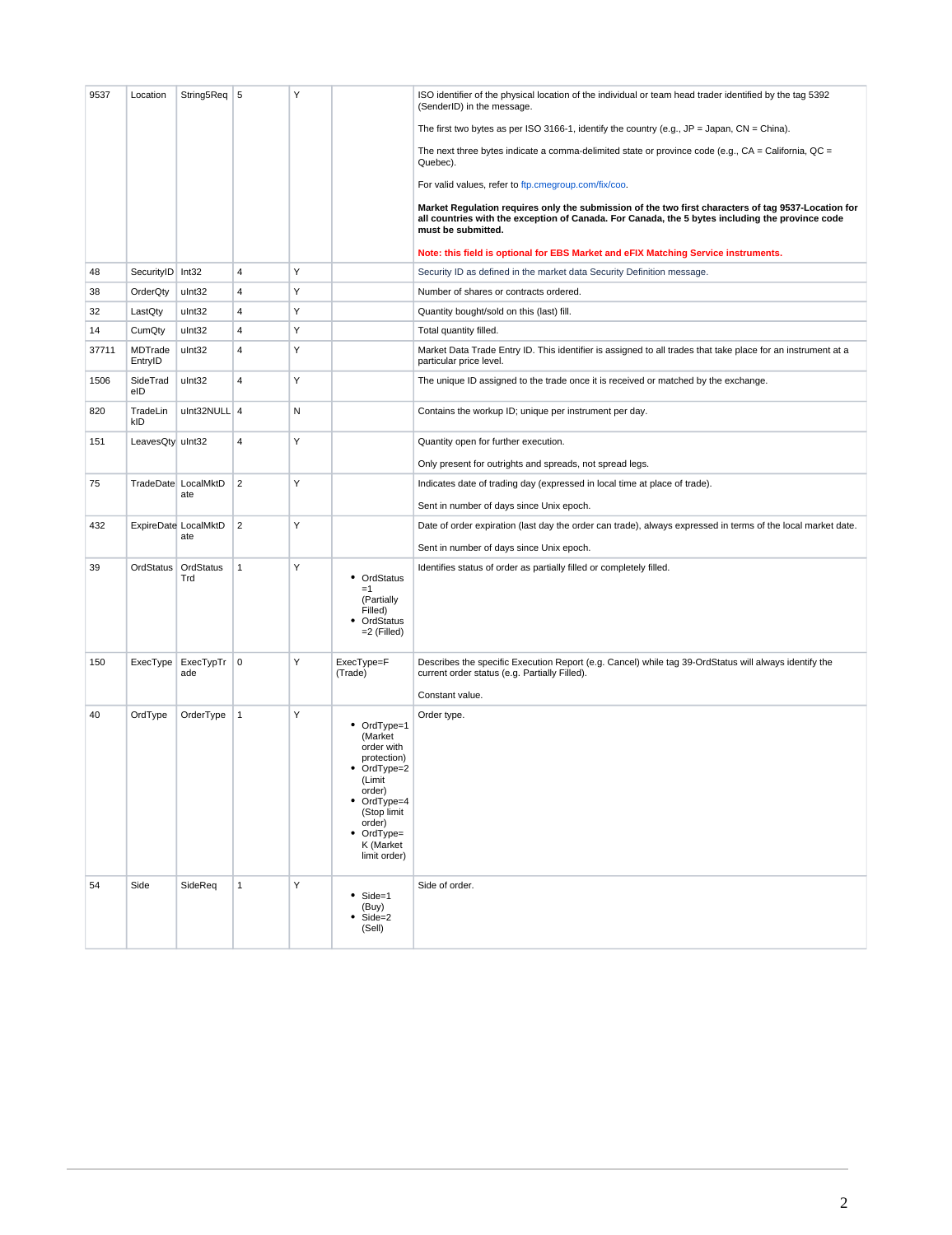| 59   | TimeInFo<br>rce              | TimeInForce 1          |              | Υ | • TimeInFor<br>$ce=0$ (Day)<br>TimeInFor<br>$ce = 1$<br>(GTC)<br>TimeInFor<br>$ce = 3$<br>(FAK)<br><b>TimeInFor</b><br>$ce = 4$<br>(FOK)<br>TimeInFor<br>$ce = 6$<br>(GTD)<br><b>TimeInFor</b><br>$ce = 99$<br>(GFS) | Specifies how long the order remains in effect<br>FOK is supported only for BrokerTec/EBS<br><b>GFS is supported only for EBS</b>                                                                                                                                                                                                                                                                                                                                                                                                                                                                                                                                                                                                                                                                                                                                                                                                                                                                                                                              |
|------|------------------------------|------------------------|--------------|---|----------------------------------------------------------------------------------------------------------------------------------------------------------------------------------------------------------------------|----------------------------------------------------------------------------------------------------------------------------------------------------------------------------------------------------------------------------------------------------------------------------------------------------------------------------------------------------------------------------------------------------------------------------------------------------------------------------------------------------------------------------------------------------------------------------------------------------------------------------------------------------------------------------------------------------------------------------------------------------------------------------------------------------------------------------------------------------------------------------------------------------------------------------------------------------------------------------------------------------------------------------------------------------------------|
| 1028 | ManualOr<br>derIndicat<br>or | ManualOrd 1<br>IndReq  |              | Υ | • 0=Automat<br>ed<br>1=Manual                                                                                                                                                                                        | Indicates if the message was initially received manually.<br>'0' indicates the message was generated by automated trading logic.<br>iLink messages containing a value other than '0' or '1' in this tag will be rejected.<br>This tag is subject to Rule 536.B.2 Electronic Audit Trail Requirements for Electronic Order Routing/Front-<br>End Systems.<br>https://www.cmegroup.com/rulebook/files/cme-group-Rule-536-B-Tag1028.pdf                                                                                                                                                                                                                                                                                                                                                                                                                                                                                                                                                                                                                           |
| 9765 | PossRetr<br>ansFlag          | BooleanFlag 1          |              | Y | $\bullet$ 0=False<br>$• 1 = True$                                                                                                                                                                                    | Flags message as possible retransmission or duplicate<br>Indicates if message is an original transmission or duplicate in response to Retransmission Request or<br>possible duplicate<br>Used when original messages are interleaved with Retransmission responses<br>Possible duplicate means the same message may have been sent again with different sequence number                                                                                                                                                                                                                                                                                                                                                                                                                                                                                                                                                                                                                                                                                        |
| 1057 | Aggresso<br>rIndicator       | BooleanFlag 1          |              | Υ | Aggressorl<br>ndicator=0<br>(No)<br>AggresorIn<br>dicator=1<br>(Yes)                                                                                                                                                 | Indicates if order was incoming or resting for the match event.                                                                                                                                                                                                                                                                                                                                                                                                                                                                                                                                                                                                                                                                                                                                                                                                                                                                                                                                                                                                |
| 549  |                              | CrossType uInt8NULL    | $\mathbf{1}$ | N | • CrossType<br>$=3$                                                                                                                                                                                                  | Type of Cross submitted to the market (if in response to a Cross order).                                                                                                                                                                                                                                                                                                                                                                                                                                                                                                                                                                                                                                                                                                                                                                                                                                                                                                                                                                                       |
| 18   | Execinst                     | ExecInst               | $\mathbf{1}$ | N | • Bit 0=AON<br>Bit 1=Only<br>Best<br>Bit 2=Not<br>Held                                                                                                                                                               | Instructions for order handling for fixed income markets.<br>Only Best may be applied to resting and aggressing orders and:<br>• Prevents submission of an order if the order's price is not equal to or better than the best price on<br>the book.<br>• Cancels an order from the book if a new order with a better price enters the queue.<br>• This order condition permits the order to be alone at the best price level or join other orders at the<br>best price level.<br>Not Held (applies only to US Repo) eliminates quantity remaining from an FaKi order (tag 59=3) and<br>ensures it will it not be included in a work-up session; however, the order can still trigger a work-up<br>session.<br>AONs will have a separate book with a separate ISIN. The AON orders that cannot trade immediately can<br>rest in the AON book. They can only trade with AON orders on the other side of the AON book that have<br>the SAME PRICE and SAME QUANTITY.<br>Applicable only for BrokerTec Markets; should not be used for future and options markets. |
| 5906 | Mode                         | Execution ExecMode     | $\mathbf{1}$ | N | • A=Aggress<br>ive<br>• P=Passive                                                                                                                                                                                    | Instruction for whether the order should rest on the book upon entry or match as an aggressor.<br>A Passive Order will rest in the market without executing unless matched with an Aggressive Order on the<br>other side.<br>An Aggressive Order will match against any other order on the opposite side.<br>Applicable for US & EU Repos.                                                                                                                                                                                                                                                                                                                                                                                                                                                                                                                                                                                                                                                                                                                     |
| 9373 | LiquidityF<br>lag            | BooleanN<br><b>ULL</b> | $\mathbf{1}$ | N | $\bullet$ 0=False<br>$• 1 = True$                                                                                                                                                                                    | Indicates if an order was submitted for market making obligation as required for MIFID.<br>Applicable only for EU BrokerTec and EBS MiFID.                                                                                                                                                                                                                                                                                                                                                                                                                                                                                                                                                                                                                                                                                                                                                                                                                                                                                                                     |
| 6881 | Managed<br>Order             | BooleanN<br>ULL        | $\mathbf{1}$ | N | $\bullet$ 0=False<br>$• 1 = True$                                                                                                                                                                                    | Boolean: flags a managed order.<br>Applicable only to Repo fixed income markets.                                                                                                                                                                                                                                                                                                                                                                                                                                                                                                                                                                                                                                                                                                                                                                                                                                                                                                                                                                               |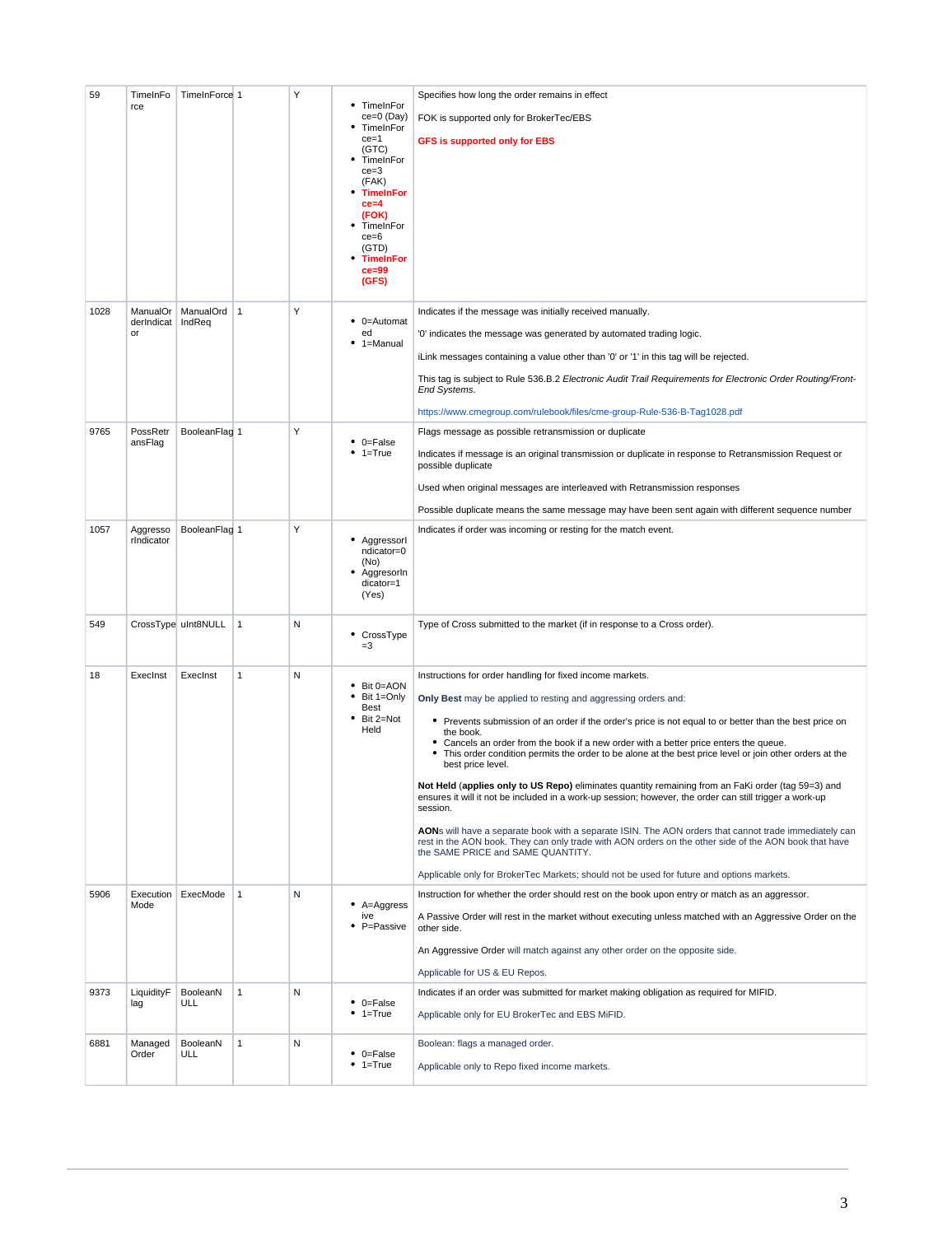| 5409 | ShortSale<br>Type                    | ShortSaleT<br>ype        | $\overline{1}$          | N | $\bullet$ 0=Long<br>Sell<br>1=Short<br>٠<br>Sale With<br>No<br>Exemption<br>(SESH)<br>2=Short<br>٠<br>Sale With<br>Exemption<br>(SSEX)<br>• 3=Undisclo<br>sed Sell<br>(Informatio<br>n not<br>available -<br>UNDI) | Indicates the type of short sale on Sell orders only as required for MIFID.<br>Should not be used for Buy orders.<br>Applicable only for EU fixed income markets.<br><b>Note</b><br>Ο<br>The Short-Selling Field is only required from Participants when BrokerTec EU has a<br>regulatory obligation (pursuant to Article 26(5) of MiFIR) to conduct transaction reporting on<br>behalf of the Participant. This obligation only applies to BrokerTec EU when the relevant<br>participant is exempt from MiFIR (typically non-EEA (European Economic Area) firms,<br>corporate entities or certain asset managers). Please reach out to TradingVenueCompliance<br>@cmegroup.com for guidance. |
|------|--------------------------------------|--------------------------|-------------------------|---|--------------------------------------------------------------------------------------------------------------------------------------------------------------------------------------------------------------------|-----------------------------------------------------------------------------------------------------------------------------------------------------------------------------------------------------------------------------------------------------------------------------------------------------------------------------------------------------------------------------------------------------------------------------------------------------------------------------------------------------------------------------------------------------------------------------------------------------------------------------------------------------------------------------------------------|
| 7191 | Ownership uInt8                      |                          | 1                       | N |                                                                                                                                                                                                                    | Specifies the owner of the work up private phase.<br>• 0 - Aggressive owner included in workup<br>• 1 - Passive owner included in workup<br>• 2 - Aggressive owner fill price from order excluded from workup during sweep<br>• 3 - Passive owner fill price from order excluded from workup during sweep<br>• 9 - Not Applicable                                                                                                                                                                                                                                                                                                                                                             |
| 845  | <b>Discretio</b><br>nPrice           | <b>PRICENU</b><br>LL9    | 8                       | N |                                                                                                                                                                                                                    | The discretion price of an order. Conditionally required if the trader wishes to display one price<br>but will accept trades at another price)<br>• The discretion price for a bid must be greater than the shown Limit price (e.g. Buy order: tag<br>44-Price = 115.05; tag 845-DiscretionPrice = 115.06)<br>• The discretion price for an ask must be less than the shown Limit price (e.g. Buy order: tag<br>44-Price = 115.05; tag 845-DiscretionPrice = 115.04)<br><b>Applicable only for EBS.</b>                                                                                                                                                                                       |
| 828  | <b>TradeTy</b><br>pe                 | ulnt16NULL 2             |                         | N | • 1000=Trad<br>e at Fixing                                                                                                                                                                                         | Represents a trade at fixing price                                                                                                                                                                                                                                                                                                                                                                                                                                                                                                                                                                                                                                                            |
| 378  | <b>ExecRes</b><br>tatement<br>Reason | <b>ExecReas</b><br>on    | $\blacktriangleleft$    | N | • ExecRest<br>atementR<br>eason=8<br>(Exchang<br>e)                                                                                                                                                                | Will be present when trade at fixing is assigned fixing price                                                                                                                                                                                                                                                                                                                                                                                                                                                                                                                                                                                                                                 |
| 64   | <b>SettIDate</b>                     | <b>LocalMktD</b><br>ate  | $\overline{\mathbf{2}}$ | N |                                                                                                                                                                                                                    | <b>Specific date of trade settlement</b>                                                                                                                                                                                                                                                                                                                                                                                                                                                                                                                                                                                                                                                      |
| 541  | <b>Maturity</b><br><b>Date</b>       | <b>LocalMktD</b><br>ate  | $\overline{2}$          | N |                                                                                                                                                                                                                    | Date of maturity                                                                                                                                                                                                                                                                                                                                                                                                                                                                                                                                                                                                                                                                              |
| 1056 | <b>Calculat</b><br>edCcyLa<br>stQty  | Decimal64<br><b>NULL</b> | $\overline{9}$          | N |                                                                                                                                                                                                                    | Total amount traded (in notional) in counter currency for the Spot                                                                                                                                                                                                                                                                                                                                                                                                                                                                                                                                                                                                                            |
| 381  | <b>GrossTr</b><br>adeAmt             | Decimal64<br><b>NULL</b> | 9                       | N |                                                                                                                                                                                                                    | Total amount traded (in notional) in base currency for the Spot                                                                                                                                                                                                                                                                                                                                                                                                                                                                                                                                                                                                                               |
| 6262 | <b>Benchm</b><br>arkPrice            | <b>PRICENU</b><br>LL9    | 8                       | N |                                                                                                                                                                                                                    | The price assigned to an eFix matched trade which is determined by an automated set market mid-<br>price from a third<br>party market data feed. The Fixing Price will be distributed as soon as practicable after the Fixing<br>Time                                                                                                                                                                                                                                                                                                                                                                                                                                                         |
| 1362 | <b>NoFills</b>                       | groupSize                | 3                       | Υ |                                                                                                                                                                                                                    | Specifies the number of fill reasons included in this Execution Report                                                                                                                                                                                                                                                                                                                                                                                                                                                                                                                                                                                                                        |
| 1364 | FillPx                               | PRICE9                   | 8                       | Υ |                                                                                                                                                                                                                    | Price of this fill reason or allocation. Required if $NoFills(1362) > 0$ . Same as LastPx(31)                                                                                                                                                                                                                                                                                                                                                                                                                                                                                                                                                                                                 |
| 1365 | FillQty                              | ulnt32                   | $\overline{4}$          | Υ |                                                                                                                                                                                                                    | Quantity bought/sold for this fill reason                                                                                                                                                                                                                                                                                                                                                                                                                                                                                                                                                                                                                                                     |
| 1363 | FillExecID                           | String <sub>2</sub>      | $\overline{2}$          | Υ |                                                                                                                                                                                                                    | Used as an identifier for each fill reason or allocation reported in single Execution Report. Required if<br>NoFills(1362) > 0. Append FillExecID with ExecID to derive unique identifier for each fill reason or<br>allocation                                                                                                                                                                                                                                                                                                                                                                                                                                                               |